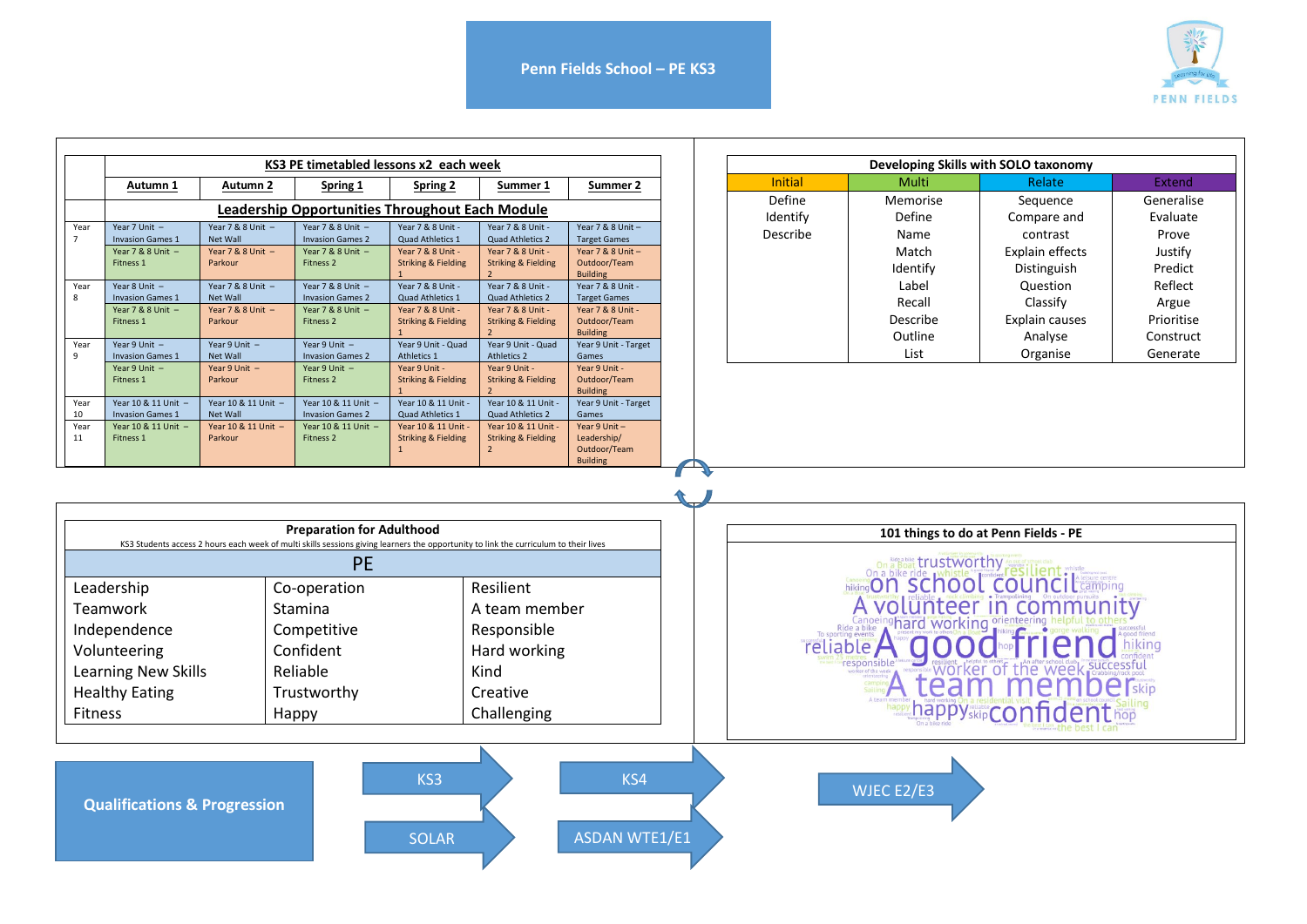



|           | KS3 PE timetabled lessons x 2 each week                                                                                                                                                                                                                                                                                                                                                                                                       |                                                                                                                                                                                                                                                                                                                                                                                                             |                                                                                                                                                                                                                                                                                                                                                                                                                            |                                                                                                                                                                                                                                                                                                                                                                                                 |                                                                                                                                                                                                                                                                                                                                                                                                 |                                                                                                                                                                                                                                                                                                                      |  |  |
|-----------|-----------------------------------------------------------------------------------------------------------------------------------------------------------------------------------------------------------------------------------------------------------------------------------------------------------------------------------------------------------------------------------------------------------------------------------------------|-------------------------------------------------------------------------------------------------------------------------------------------------------------------------------------------------------------------------------------------------------------------------------------------------------------------------------------------------------------------------------------------------------------|----------------------------------------------------------------------------------------------------------------------------------------------------------------------------------------------------------------------------------------------------------------------------------------------------------------------------------------------------------------------------------------------------------------------------|-------------------------------------------------------------------------------------------------------------------------------------------------------------------------------------------------------------------------------------------------------------------------------------------------------------------------------------------------------------------------------------------------|-------------------------------------------------------------------------------------------------------------------------------------------------------------------------------------------------------------------------------------------------------------------------------------------------------------------------------------------------------------------------------------------------|----------------------------------------------------------------------------------------------------------------------------------------------------------------------------------------------------------------------------------------------------------------------------------------------------------------------|--|--|
|           | Autumn 1                                                                                                                                                                                                                                                                                                                                                                                                                                      | Autumn 2                                                                                                                                                                                                                                                                                                                                                                                                    | Spring 1                                                                                                                                                                                                                                                                                                                                                                                                                   | Spring 2                                                                                                                                                                                                                                                                                                                                                                                        | Summer 1                                                                                                                                                                                                                                                                                                                                                                                        | Summer 2                                                                                                                                                                                                                                                                                                             |  |  |
| Year<br>7 | Year 7 Unit - Invasion Games 1 -<br>Year 7 & 8 Unit - Net Wall<br>Football, basketball, Tag rugby<br>Students learn skills to play games<br>Students learn techniques to play<br>over a barrier eg net/bench using<br>rackets (some have adapted<br>against other teams and start to think<br>about different tactics. Practice skills<br>equipment). Starting to talk about<br>and play small sided games.<br>tactics eg hitting into space. |                                                                                                                                                                                                                                                                                                                                                                                                             | Year 7 & 8 Unit - Invasion Games<br>2-Tchoukball, hockey, handball,<br>netball<br>Students learn techniques to play<br>against other teams and start to<br>think about different tactics.<br>Practice skills and play small sided<br>games.                                                                                                                                                                                | Year 7 & 8 Unit - Quad Athletics<br>Students practice different<br>techniques of running, jumping<br>and throwing and look to see<br>how they can improve. Evaluate<br>work.                                                                                                                                                                                                                    | Year 7 & 8 Unit - Quad Athletics<br>Students practice different<br>techniques of running, jumping<br>and throwing and look to see<br>how they can improve. Evaluate<br>work.                                                                                                                                                                                                                    | Year $7$ & 8 Unit - Target<br>Games/Outdoor<br><b>Education/Team Building</b><br>Students set out and<br>experience many different<br>target games and rotate on a<br>carousel. They devise their<br>own rules and scoring systems.                                                                                  |  |  |
|           | Year 7 & 8 Unit - Fitness 1<br>Students guided through different<br>fitness experiences eg body weight<br>circuits with support. Talk about HRs.                                                                                                                                                                                                                                                                                              | Year 7 & 8 Unit - Parkour<br>Students show different ways of<br>using the gymnastic equipment eg<br>box, trampet, ropes and learn some<br>routines using jumping, hanging,<br>climbing etc.                                                                                                                                                                                                                 | Year 7 & 8 Unit $-$ Fitness 2 $-$<br>Introduction<br>to<br><b>Fitness</b><br>Equipment<br>Students are shown how to do<br>warm ups. Students guided<br>through<br>different<br>fitness<br>experiences.                                                                                                                                                                                                                     | Year 7 & 8 Unit - Striking &<br><b>Fielding 1</b><br>Students improve bowling,<br>throwing, hitting, fielding by<br>practice. They then move to<br>small sided games guided in<br>umpiring. Learn how to score.                                                                                                                                                                                 | Year 7 & 8 Unit - Striking &<br><b>Fielding 2</b><br>Students improve bowling,<br>throwing, hitting, fielding by<br>practice. They then move to<br>small sided games guided in<br>umpiring. Learn how to score.                                                                                                                                                                                 | Students practice different golf<br>skills of driving, chipping and<br>putting.                                                                                                                                                                                                                                      |  |  |
| Year<br>8 | Year 8 Unit - Invasion Games 1 -<br>Football, basketball, Tag Rugby<br>Students learn techniques to play<br>against other teams and start to think<br>about different tactics. Practice skills<br>and play small sided games.<br>Year 7 & 8 Unit - Fitness 1<br>Students experience many different<br>fitness experiences eg circuits,<br>machines most without support. Take<br>HRs and talk about the benefits of<br>fitness.               | Year 7 & 8 Unit - Net Wall<br>Students learn skills to play games<br>over a barrier eg net/bench using<br>rackets (some have adapted<br>equipment). Starting to talk about<br>tactics eg hitting into space.<br>Year 7 & 8 Unit - Parkour<br>Students show different ways of<br>using the gymnastic equipment eg<br>box, trampet, ropes and learn some<br>routines using jumping, hanging,<br>climbing etc. | Year 7 & 8 Unit - Invasion Games<br>2-Tchoukball, hockey, handball,<br>netball<br>Students learn techniques to play<br>against other teams and start to<br>think about different tactics.<br>Practice skills and play small sided<br>games.<br>Year 7 & 8 Unit $-$ Fitness 2 $-$<br><b>Fitness Equipment</b><br>Students perform their own<br>warm ups. Students guided<br>through<br>different<br>fitness<br>experiences. | Year 7 & 8 Unit - Quad Athletics<br>Students practice different<br>techniques of running, jumping<br>and throwing and look to see<br>how they can improve. Evaluate<br>work.<br>Year 7 & 8 Unit - Striking &<br><b>Fielding 1</b><br>Students improve bowling,<br>throwing, hitting, fielding by<br>practice. They then move to<br>small sided games guided in<br>umpiring. Learn how to score. | Year 7 & 8 Unit - Quad Athletics<br>Students practice different<br>techniques of running, jumping<br>and throwing and look to see<br>how they can improve. Evaluate<br>work.<br>Year 7 & 8 Unit - Striking &<br><b>Fielding 2</b><br>Students improve bowling,<br>throwing, hitting, fielding by<br>practice. They then move to<br>small sided games guided in<br>umpiring. Learn how to score. | Year 7 & 8 Unit - Target<br>Games/Outdoor<br><b>Education/Team Building</b><br>Students set out and<br>experience many different<br>target games and rotate on a<br>carousel. They devise their own<br>rules and scoring systems.<br>Students practice different golf<br>skills of driving, chipping and<br>putting. |  |  |